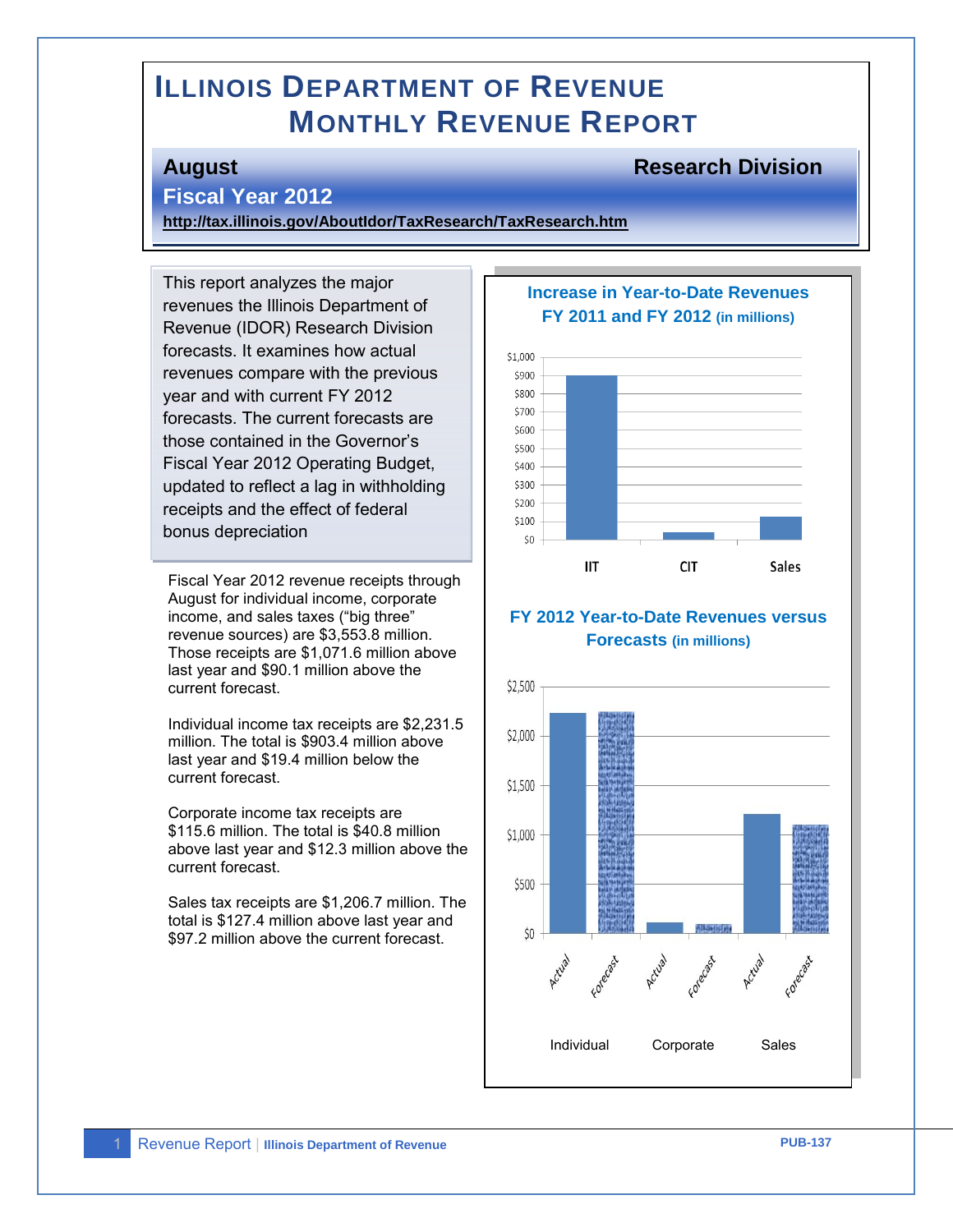# **BACKGROUND**

For the first two months of Fiscal Year 2012 our tax revenue forecasts are coming in \$62.6 million (1.4 percent) above budget. When we have received the first quarter of FY 2012 receipts, we will meet with the Governor's Council of Economic Advisors to discuss any potential forecast revisions.

Over the last six months, economists have been revising their baseline forecasts down and have also decreased the probability of meeting these forecasts. While our underlying economic forecast was more conservative than baseline, it did not contemplate a double dip recession. In their August forecasts, IHS Global Insight assigned a 40 percent probability to a double dip recession occurring (see table below).

|                    | <b>April 2011</b> | <b>June 2011</b> | August 2011 |
|--------------------|-------------------|------------------|-------------|
| <b>Pessimistic</b> | 20%               | 25%              | 40%         |
| <b>Baseline</b>    | 60%               | 55%              | 50%         |
| <b>Optimistic</b>  | 20%               | 20%              | 10%         |

Probability Assigned to Economic Outlook Scenarios from April – August, 2011

# **TECHNICAL NOTE**

The sum of individual taxes may not equal the total due to rounding.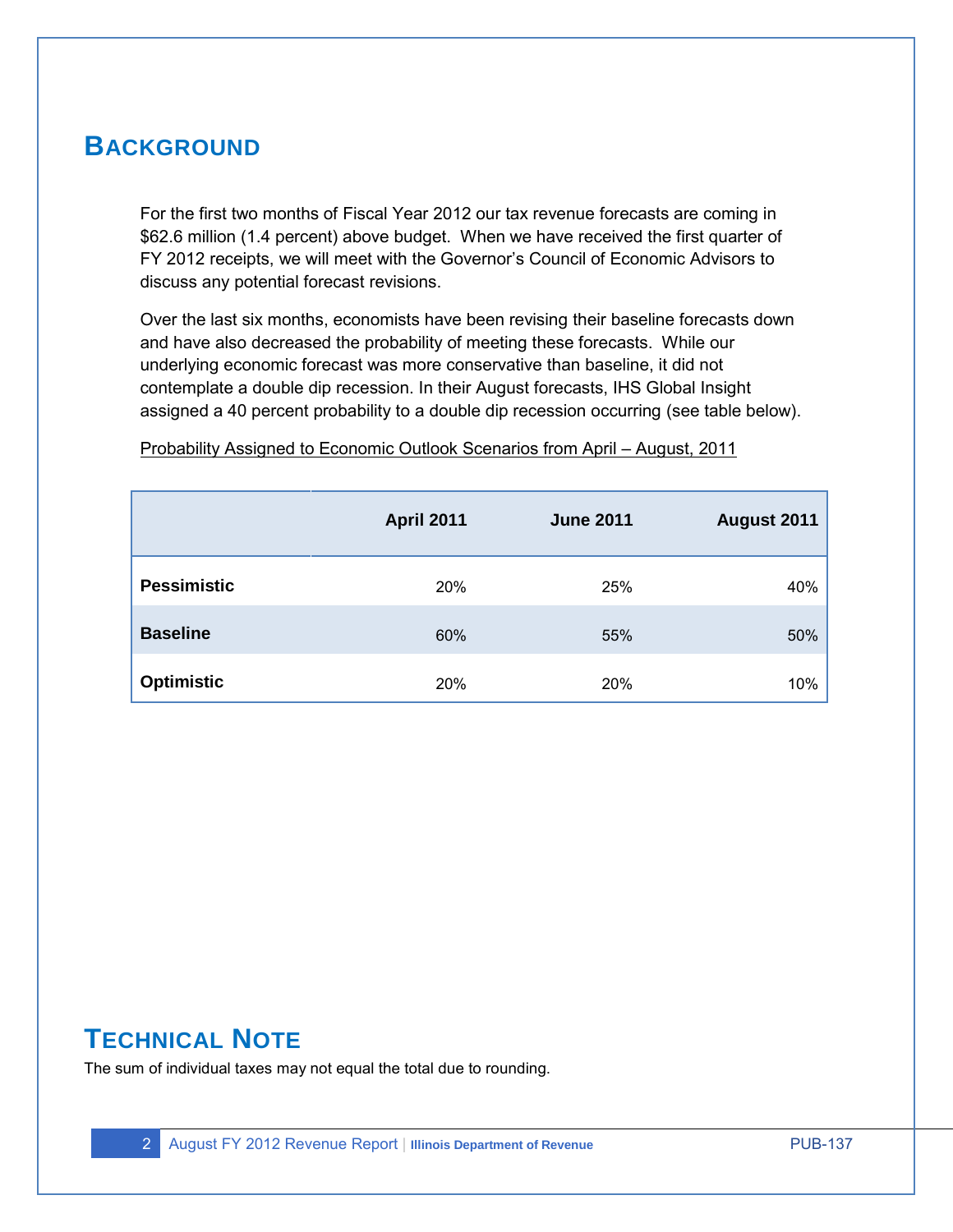## **Individual Income Tax (IIT)**

Growth in receipts is driven primarily by the recent tax rate increase. Our projection in the Governor's FY 2012 Operating Budget Book forecasts a 2.7 percent underlying growth in IIT receipts during FY 2012. In the first two months of the fiscal year, actual receipts stand 0.9 percent (\$19.4 million) below our forecast.

| Year-to-Date (\$ millions) |                 |               |              |  |  |
|----------------------------|-----------------|---------------|--------------|--|--|
| Actual                     | <b>Forecast</b> | \$ Difference | % Difference |  |  |
| \$2,231.5                  | \$2,250.9       | $-$19.4$      | $-0.9%$      |  |  |
| FY 2011                    | FY 2012         | \$ Difference | % Difference |  |  |
| \$1,328.1                  | \$2,231.5       | \$903.4       | 68.0%        |  |  |

| <b>Components Year-to-Date (\$ millions)</b> |           |                 |               |              |
|----------------------------------------------|-----------|-----------------|---------------|--------------|
|                                              | Actual    | <b>Forecast</b> | \$ Difference | % Difference |
| Withholding                                  | \$2,139.0 | \$2,167.7       | $-$28.7$      | $-1.3%$      |
| Estimated and final                          | \$92.5    | \$83.2          | \$9.3         | 11.2%        |
| Total                                        | \$2,231.5 | \$2,250.9       | $-$19.4$      | $-0.9%$      |

*Payment totals match the Comptroller's receipts. Withholding and estimated and final payments are derived from IDOR collection data and in-transit fund data. Totals may not equal individual components due to rounding.* 

August withholding receipts increased 69.4 percent compared with August 2010 and 1.9 percent compared with our forecast.

Non-withholding receipts are 36.4 percent above August 2010 and 32.2 percent below the month's forecast. Not too much can be read into non-withholdings receipts at this time as the majority of non-withholdings are receipted in the four months when estimated payments are due: September, January, April and June. At the end of September, after we receive the first estimated payment of the fiscal year, we will have a better reading on how non-withholding payments are performing compared with our forecast.

We are monitoring economic conditions closely as the employment outlook has deteriorated over the last few months. The latest forecasts from I H S Global Insight (IHS) reflect this increased pessimism. For example, in July IHS projected a 4.2 percent baseline growth in wages and salaries for FY 2012. In August they revised that expectation down to 3.1 percent.

We based our forecast on a more conservative labor market outlook than IHS projections available at the time we developed our FY 2012 IIT forecast.

We will evaluate the need to revise our FY 2012 forecast as we gather more data. For now, our conservative view of the state economy seems to be the right one.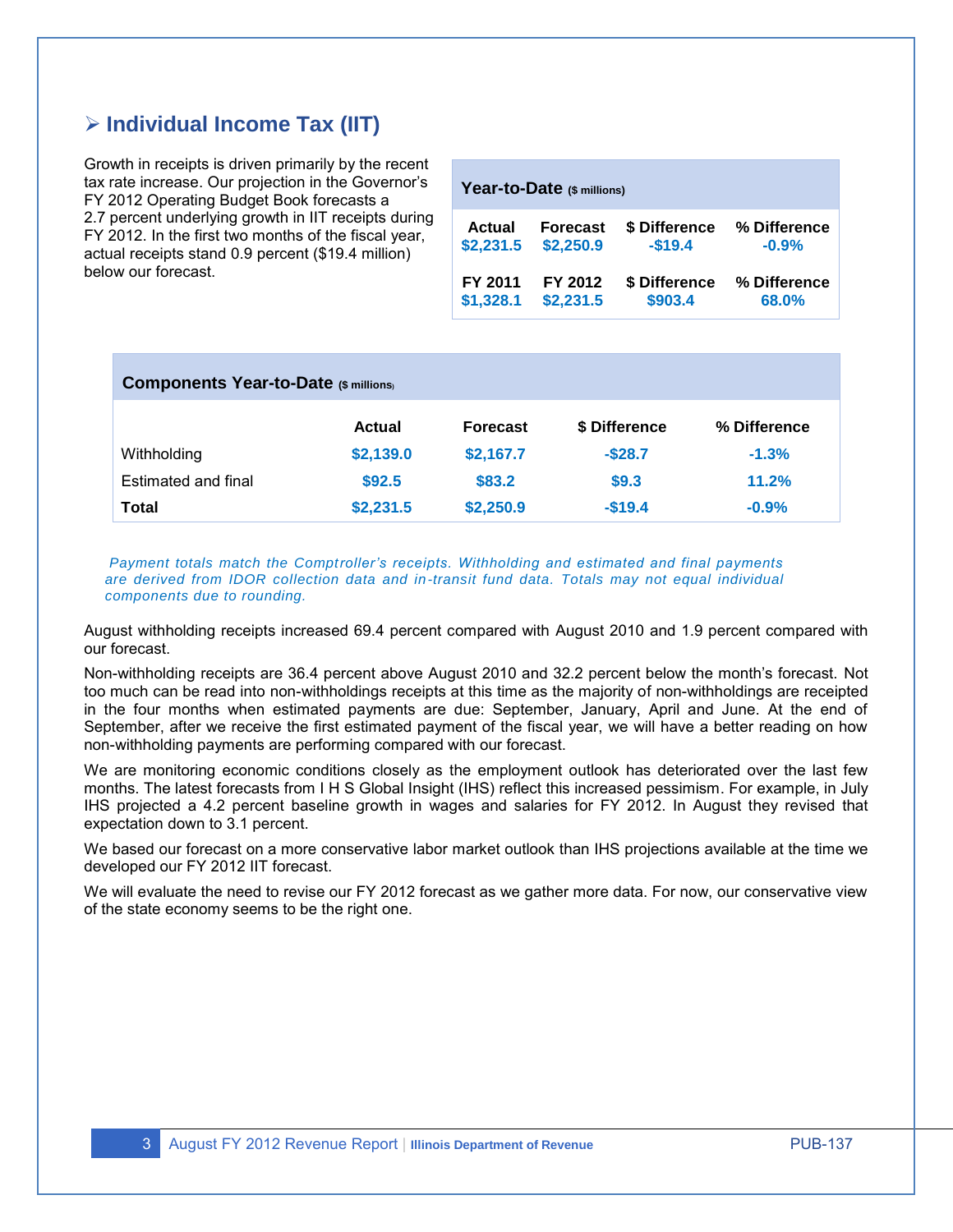### **Corporate income tax (CIT)**

The first two months of CIT receipts account for less than 4.0 percent of annual receipts and, as such, can exhibit extreme volatility when compared to monthly forecasts. The year-todate figures indicate that we are slightly above forecast. The first estimated payments of the fiscal year are due in September. We anticipate that approximately 15 percent of annual CIT receipts will be received in September, giving us a clearer picture of how receipts are performing compared to the forecast.

#### **Sales Tax**

Retail sales data at the national level suggests slightly more than half of the observed growth in state sales tax year to date is real growth, with the remainder explained by higher prices, particularly higher motor fuel prices. While the growth seems impressive, we must consider that state sales tax receipts this time last fiscal year were extremely weak. In fact, receipts this time last fiscal year were barely above levels observed during the worst stretch of the recession in 2009. So, while the percentage growth is relatively high, it comes on a dramatically reduced base.

| Year-to-Date (\$ millions) |                 |               |              |  |  |
|----------------------------|-----------------|---------------|--------------|--|--|
| <b>Actual</b>              | <b>Forecast</b> | \$ Difference | % Difference |  |  |
| \$115.6                    | \$103.4         | \$12.3        | 11.9%        |  |  |
| FY 2011                    | FY 2012         | \$ Difference | % Difference |  |  |
| \$74.8                     | \$115.6         | \$40.8        | 54.6%        |  |  |

| Year-to-Date (\$ millions) |           |               |              |  |  |
|----------------------------|-----------|---------------|--------------|--|--|
| Actual                     | Forecast  | \$ Difference | % Difference |  |  |
| \$1,206.7                  | \$1,109.5 | \$97.2        | 8.8%         |  |  |
| FY 2011                    | FY 2012   | \$ Difference | % Difference |  |  |
| \$1,079.3                  | \$1,206.7 | \$127.4       | 11.8%        |  |  |

Although growth continues, there are signs of increasing consumer pessimism. The Thomson Reuters/University of Michigan index of consumer sentiment fell from 63.7 in July to 54.9 in August—the lowest level since May 1980. Increased consumers pessimism could lead to precautionary spending cuts in the short term. Meanwhile, the labor market remains persistently weak, which raises concerns about long term growth. The August national employment report showed that the national economy failed to add any jobs for the first time in almost a year. A weak labor market will keep more people unemployed and limit wage growth, neither of which bodes well for strong consumer spending.

| Year-to-Date (\$ millions)                               |           |           |               |              |  |
|----------------------------------------------------------|-----------|-----------|---------------|--------------|--|
|                                                          | FY 2011   | FY 2012   | \$ Difference | % Difference |  |
| <b>Vehicles</b>                                          | \$156.8   | \$165.8   | \$9.1         | 5.8%         |  |
| Motor fuel*                                              | \$109.1   | \$151.0   | \$42.0        | 38.5%        |  |
| All else                                                 | \$813.5   | \$889.8   | \$76.3        | $9.4\%$      |  |
| <b>Total</b>                                             | \$1,079.3 | \$1.206.7 | \$127.4       | 11.8%        |  |
| *Estimated. IDOR does not have actual data on sales tax. |           |           |               |              |  |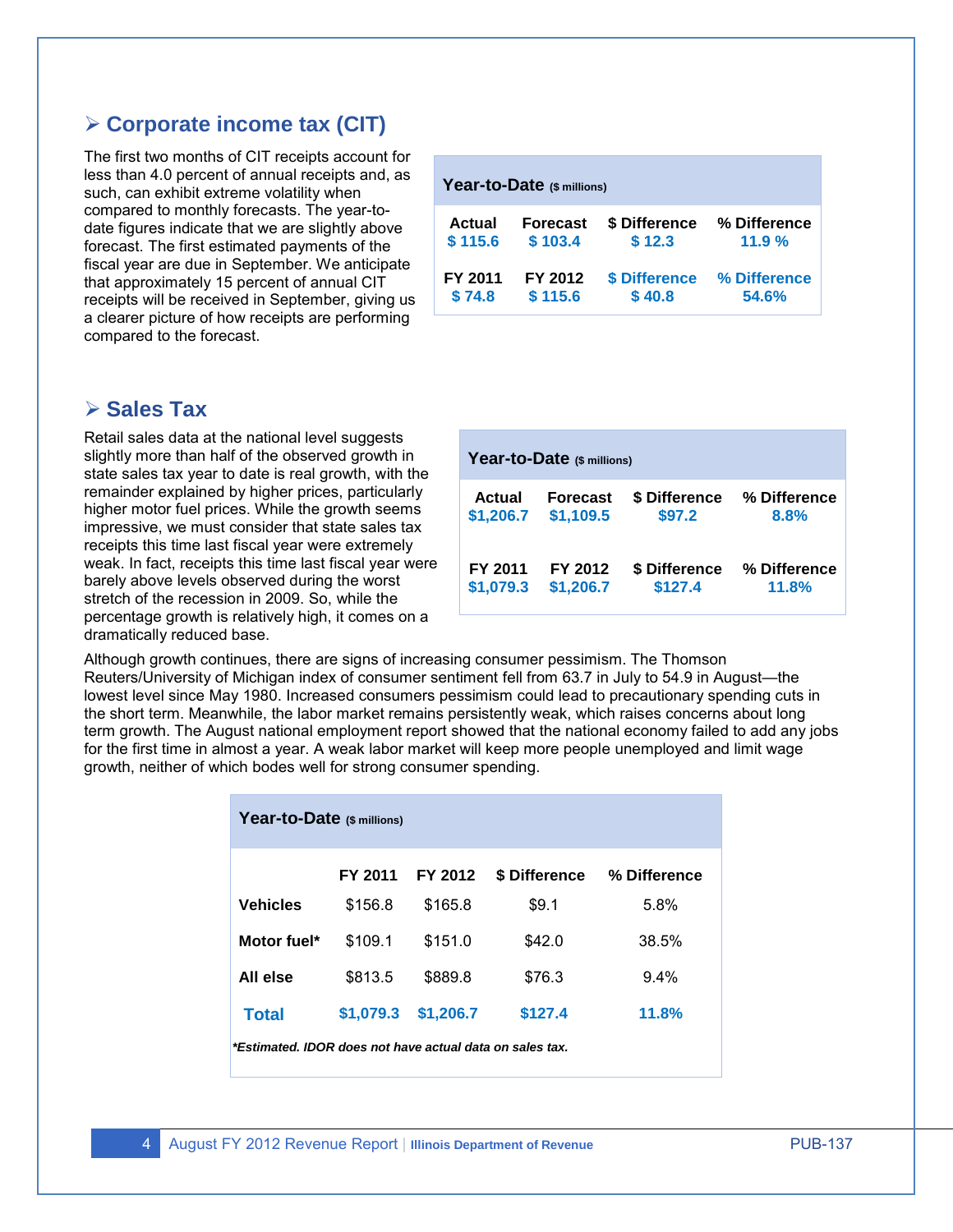# **Tobacco Products Tax**

#### *Long Term Care Fund*

Receipts continue to come in substantially higher than both last year and our forecast. It is too early in the fiscal year to determine if the increase represents a general trend or a temporary phenomenon.

| Year-to-Date (\$ millions) |         |                 |               |              |  |
|----------------------------|---------|-----------------|---------------|--------------|--|
|                            | Actual  | <b>Forecast</b> | \$ Difference | % Difference |  |
|                            | \$5.3   | \$4.0           | \$1.3         | 33.8%        |  |
|                            | FY 2011 | FY 2012         | \$ Difference | % Difference |  |
|                            | \$4.5   | \$5.3           | \$0.8         | 16.9%        |  |

## **Cigarette Taxes**

Although receipts were below our forecast again in August, the month was not nearly as disappointing as July. We believe that the decline in receipts is temporary and this month's significant deceleration is evidence that tax receipts should return to normal.

| Year-to-Date (\$ millions)         |                             | *Includes the General Revenue Fund  |                                      |                                      |
|------------------------------------|-----------------------------|-------------------------------------|--------------------------------------|--------------------------------------|
| All Funds*<br>General Revenue Fund | Actual<br>\$79.8<br>\$58.7  | <b>Forecast</b><br>\$93.5<br>\$59.2 | \$ Difference<br>$-$13.7$<br>$-$0.5$ | % Difference<br>$-14.6\%$<br>$-0.8%$ |
| All Funds*<br>General Revenue Fund | FY 2011<br>\$89.6<br>\$58.4 | FY 2012<br>\$79.8<br>\$58.7         | \$ Difference<br>$-$ \$9.7<br>\$0.3  | % Difference<br>$-10.9\%$<br>0.5%    |

### **Liquor Tax**

Year-to-date receipts are coming in less than \$1.0 million above budget.

| Year-to-Date (\$ millions) |                   | *Includes the General Revenue Fund |                        |                         |
|----------------------------|-------------------|------------------------------------|------------------------|-------------------------|
| All Funds*                 | Actual<br>\$49.8  | <b>Forecast</b><br>\$49.0          | \$ Difference<br>\$0.8 | % Difference<br>$1.7\%$ |
| General Revenue Fund       | \$29.3            | \$29.2                             | \$0.1                  | $0.4\%$                 |
|                            |                   |                                    |                        |                         |
| All Funds*                 | FY 2011<br>\$49.1 | FY 2012<br>\$49.8                  | \$ Difference<br>\$0.8 | % Difference<br>1.6%    |
| General Revenue Fund       | \$28.9            | \$29.3                             | \$0.5                  | 1.6%                    |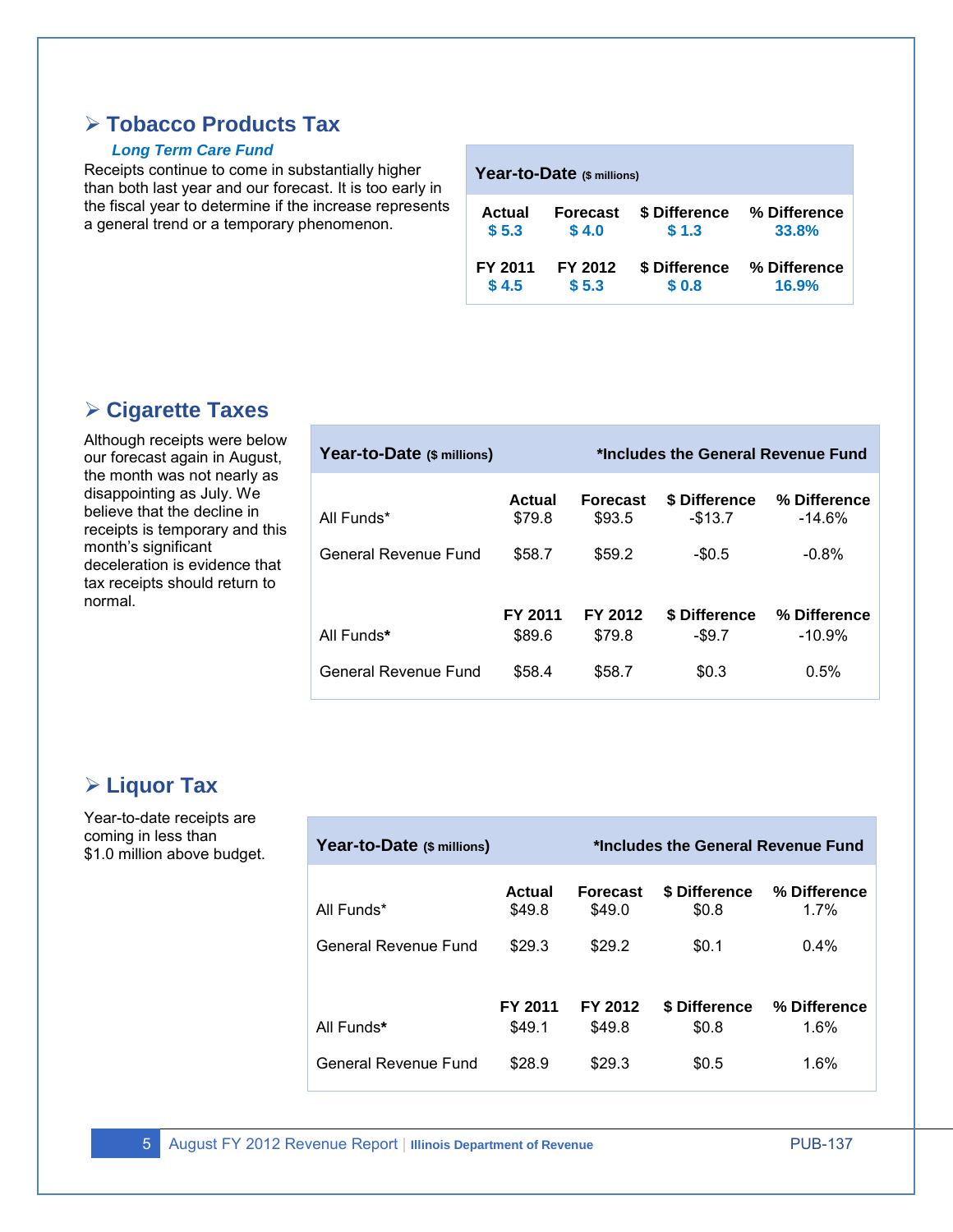# **Hotel Operator's Occupation Tax (HOOT)**

Receipts outpaced the forecast for the second month this fiscal year. We use the twelve-month moving average of HOOT receipts to remove seasonality and look only at the general trend of the tax over the last year. This analysis indicates that monthly tax receipts have been growing by an average of 1.2 percent since receipts began their recovery in August 2010. That rate has accelerated in the last two months and now exceeds 2.3 percent, higher than what was anticipated at the time we developed the FY 2012 forecast for

| Year-to-Date (\$ millions) |                  | *Includes the General Revenue Fund |                        |                       |
|----------------------------|------------------|------------------------------------|------------------------|-----------------------|
| All Funds*                 | Actual<br>\$45.7 | <b>Forecast</b><br>\$39.9          | \$ Difference<br>\$5.7 | % Difference<br>14.4% |
| General Revenue Fund       | \$8.1            | \$6.0                              | \$2.1                  | 35.7%                 |
|                            |                  |                                    |                        |                       |
|                            | FY 2011          | FY 2012                            | \$ Difference          | % Difference          |
| All Funds*                 | \$37.1           | \$45.7                             | \$8.6                  | 23.1%                 |
| General Revenue Fund       | \$4.4            | \$8.1                              | \$3.7                  | 84.5%                 |

the Governor's FY2012 Operating Budget. Economic data needs to be examined to determine the causes of the emerging trend and assess the trends sustainability. However, FY 2012 data on occupancy rates and room rates is not currently available. As new information is released, the trends will be further analyzed and forecasts will be revised as needed**.** 

## **Public Utilities Taxes**

#### **Telecommunications:**

Receipts continue to come in above forecast. See last month's report for more detail.

Weather Patterns and their Effect on Electricity and Natural Gas Excise Tax Receipts There is a two-month lag between consumption of electricity and natural gas, and when IDOR receives tax receipts for these revenue sources. Therefore, tax receipts for the months of July and August are associated with the consumption that occurred in May and June. May 2011 had more cooling and heating degree days than normal. June

| Year-to-Date (\$ millions)                       |                                      |                                       |                                    |                                  |
|--------------------------------------------------|--------------------------------------|---------------------------------------|------------------------------------|----------------------------------|
| Telecommunications<br>Electricity                | Actual<br>\$90.3<br>\$75.1           | <b>Forecast</b><br>\$83.3<br>\$67.0   | \$ Difference<br>\$7.0<br>\$8.1    | % Difference<br>$8.4\%$<br>12.0% |
| Natural gas                                      | \$12.5<br>\$178.0                    | \$14.1<br>\$164.5                     | $-\$1.6$<br>\$13.5                 | $-11.1%$<br>8.2%                 |
|                                                  | FY 2011                              | FY 2012                               | \$ Difference                      | % Difference                     |
| Telecommunications<br>Electricity<br>Natural gas | \$88.3<br>\$61.7<br>\$8.2<br>\$158.2 | \$90.3<br>\$75.1<br>\$12.5<br>\$178.0 | \$2.0<br>\$13.4<br>\$4.4<br>\$19.8 | 2.3%<br>21.7%<br>53.7%<br>12.5%  |
|                                                  |                                      |                                       |                                    |                                  |

2011 had more cooling but fewer heating degree days than normal. Year-to-date tax receipts have been impacted accordingly.

**Electricity:** The periods where warmer than normal temperatures persisted resulted in an increase in demand for electricity to cool homes, offices and other buildings. Total Cooling Degree Days were 9.5 percent above the 30-year normal for May and June.

**Natural gas:** Heating Degree Days are 3.0 percent higher than normal. This colder than normal weather caused an increase in demand for natural gas to heat homes, offices and other buildings.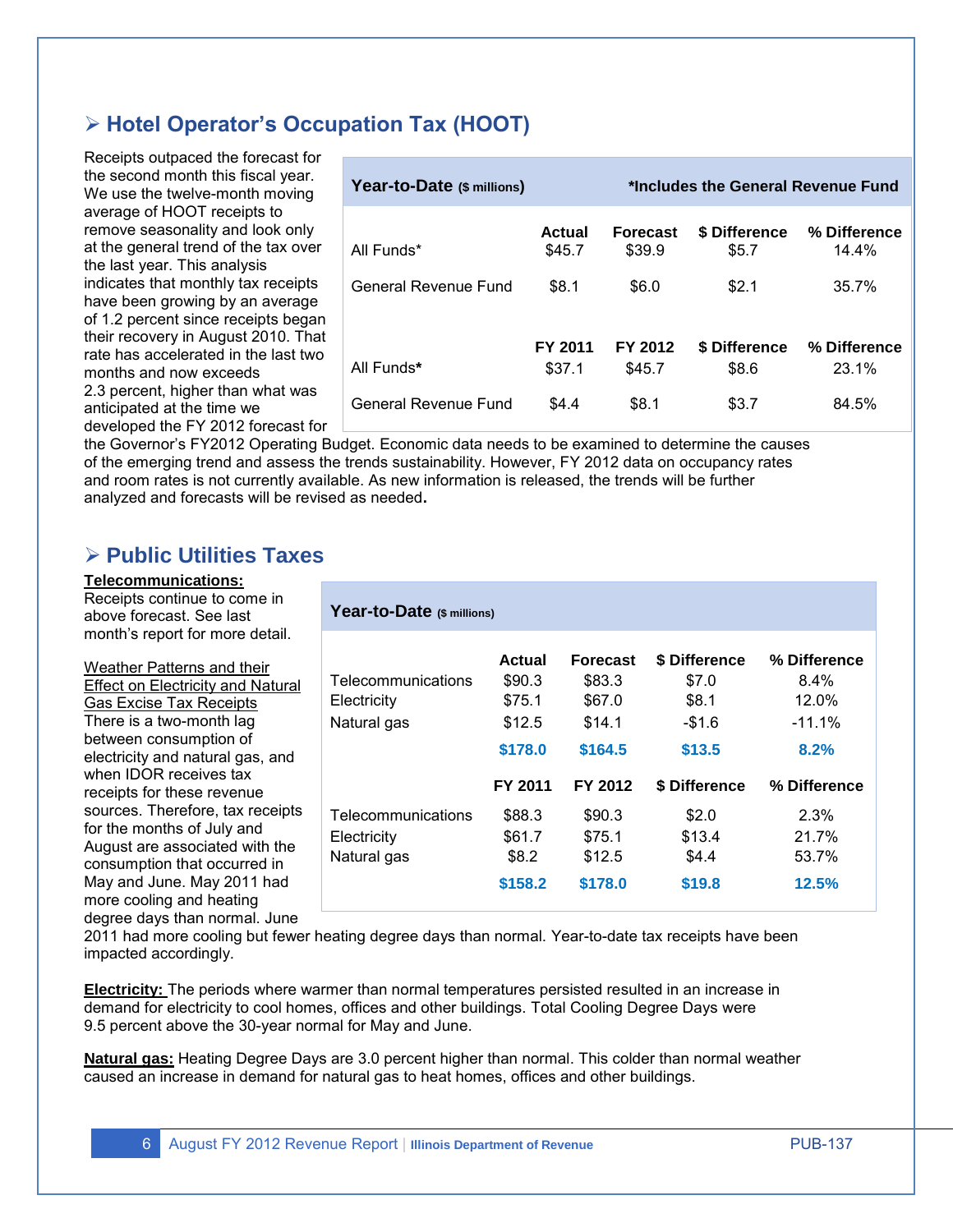#### **Lottery**

#### *Common School Fund (CSF) Transfers*

FY 2012 lottery sales are up \$28.5 million or 8.5 percent over total FY 2011 comparable sales. Instant ticket sales are up \$30.5 million (16.1 percent) while traditional lotto style online games sales are down -\$1.7 million (-1.1 percent). Through August, instant sales represents 59.8 percent of total sales while online sales make up 40.2 percent. Last year at this point, FY 2011 instant sales represented 55.9 percent of total sales while online sales were 44.1 percent. This

| Year-to-Date (\$ millions) |                 |               |              |  |  |
|----------------------------|-----------------|---------------|--------------|--|--|
| Actual                     | <b>Forecast</b> | \$ Difference | % Difference |  |  |
| \$75.9                     | \$83.7          | $-$7.8$       | $-9.3%$      |  |  |
| FY 2011                    | FY 2012         | \$ Difference | % Difference |  |  |
| \$82.0                     | \$75.9          | $-$6.1$       | $-7.4%$      |  |  |

change in the mix is resulting in lottery sales growth that is higher than growth in transfers. Note that \$7.1 million of the \$7.8 million year-to-date shortfall in transfers is because money that should have been deposited in August was in transit and not recorded by the Comptroller until September. In reality we are within \$1 million of the year-to-date forecast.

#### **Riverboat gaming**

#### *Education Assistance Fund and General Revenue Fund Transfers*

The first full month of data now available on the new Rivers Casino in Des Plaines shows that the new casino generated over \$34 million in adjusted gross receipts (AGR) in August. However, it is too early to tell whether revenues will continue to exceed forecast at Rivers and if cannibalization rates will continue to increase at other Chicago area casinos. The Governor's FY2012 Operating Budget Book forecast anticipated 12.5 percent cannibalization from the Elgin Grand Victoria Casino and Aurora-

| Year-to-Date (\$ millions) |          |               |              |  |  |  |  |  |
|----------------------------|----------|---------------|--------------|--|--|--|--|--|
| Actual                     | Forecast | \$ Difference | % Difference |  |  |  |  |  |
| \$126.0                    | \$156.2  | $-$30.3$      | $-19.4%$     |  |  |  |  |  |
| FY 2011                    | FY 2012  | \$ Difference | % Difference |  |  |  |  |  |
| \$60.0                     | \$126.0  | \$66.0        | 109.9%       |  |  |  |  |  |

Hollywood Casino. Revenue has not declined nearly as much as expected at Aurora while Elgin revenues have declined twice as much as expected. Joliet Harrah's and Joliet-Hollywood were not expected to be impacted by Rivers because the casinos are separated by over 40 miles. Initial indications are that Rivers may be negatively impacting them as well. Until there is more data available, it is impossible to separate economic from cannibalization effects on the four original Chicago area casinos. The status of casino revenue will continue to be monitored over the coming months.

# **Estate Tax**

FY 2012 receipts are down significantly because the tax was not in effect from January 1, 2010 through December 31, 2010. The Illinois Estate Tax was reinstated on January 1, 2011. There is a nine-month lag between the death of the decedent and when the tax is due. Receipts are expected to generate approximately \$21.8 million per month beginning in November 2011.

| Year-to-Date (\$ millions) |                 |               |              |  |  |  |  |  |  |
|----------------------------|-----------------|---------------|--------------|--|--|--|--|--|--|
| Actual                     | <b>Forecast</b> | \$ Difference | % Difference |  |  |  |  |  |  |
| \$3.3                      | \$3.9           | $-$0.6$       | $-14.3%$     |  |  |  |  |  |  |
| FY 2011                    | FY 2012         | \$ Difference | % Difference |  |  |  |  |  |  |
| \$53.4                     | \$3.3           | $-$50.1$      | $-93.8%$     |  |  |  |  |  |  |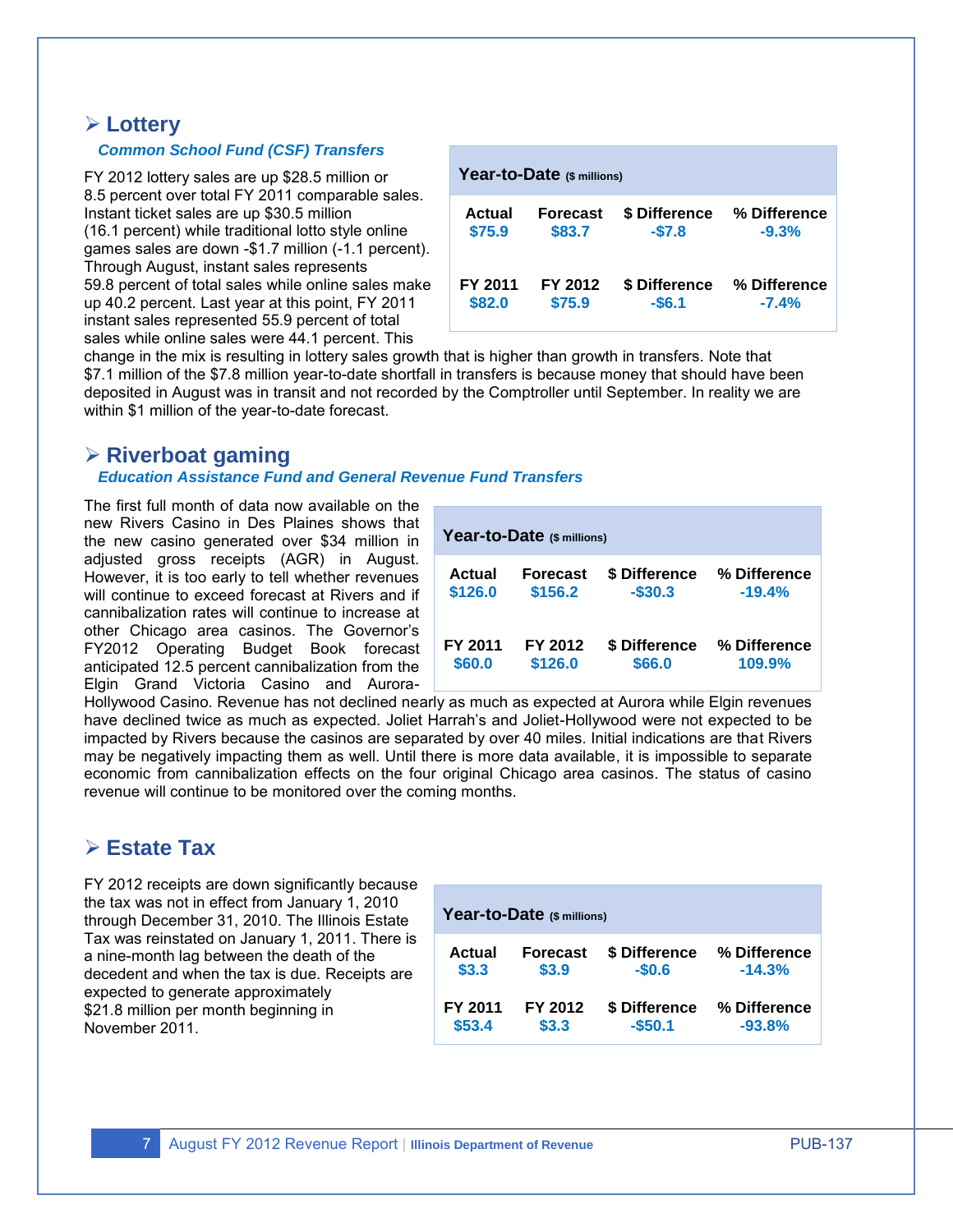## **Real Estate Transfer Tax (RETT)**

According to the Illinois Association of Realtors (IAR), July home sales in Illinois were up 18.4 percent from last July, while the median price declined 3.8 percent for the same period. IAR indicates that the majority of sales are coming from first-time and investment buyers in the under \$200,000 price range. In order for growth in upper price bracket real estate to occur, the economy will need to achieve sustained growth in the job market, and restore consumer confidence.

| Year-to-Date (\$ millions) |                 |               |              |  |  |  |  |  |  |
|----------------------------|-----------------|---------------|--------------|--|--|--|--|--|--|
| Actual                     | <b>Forecast</b> | \$ Difference | % Difference |  |  |  |  |  |  |
| \$7.9                      | \$8.0           | $-$0.1$       | $-1.1%$      |  |  |  |  |  |  |
| FY 2011                    | FY 2012         | \$ Difference | % Difference |  |  |  |  |  |  |
| \$6.7                      | \$7.9           | \$1.2         | 18.0%        |  |  |  |  |  |  |

The economic factors suggest that a large increase in RETT receipts should not be expected in the foreseeable future. We should expect a modest increase in receipts as first-time buyers and investors take advantage of low interest rates and depressed home prices.

#### **Motor Fuel Tax**

Motor Fuel Tax (Regular MFT), International Fuel Tax Agreement (IFTA) and Underground Storage Tank (UST) Tax.

| <b>Regular MFT</b><br>Year-to-Date (\$ millions) |                 |               |              | Year-to-Date (\$ millions)<br><b>IFTA</b> |         |                 |               |              |  |
|--------------------------------------------------|-----------------|---------------|--------------|-------------------------------------------|---------|-----------------|---------------|--------------|--|
| Actual                                           | <b>Forecast</b> | \$ Difference | % Difference |                                           | Actual  | <b>Forecast</b> | \$ Difference | % Difference |  |
| \$193.2                                          | \$191.7         | \$1.6         | 0.8%         |                                           | \$12.9  | \$17.4          | $-$4.6$       | $-26.2%$     |  |
| FY 2011                                          | FY 2012         | \$ Difference | % Difference |                                           | FY 2011 | FY 2012         | \$ Difference | % Difference |  |
| \$202.1                                          | \$193.2         | $-$ \$8.9     | $-4.4%$      |                                           | \$10.3  | \$12.9          | \$2.5         | <b>24.4%</b> |  |

Consistent with our forecast, slow economic growth and high motor fuel prices continue to depress demand for motor fuels. Motor fuels tax receipts have declined commensurately.

IFTA receipts continue to be below forecast because of an accounting change.

| <b>UST</b><br>Year-to-Date (\$ millions) |                 |               |              |  |  |  |  |  |  |
|------------------------------------------|-----------------|---------------|--------------|--|--|--|--|--|--|
| Actual                                   | <b>Forecast</b> | \$ Difference | % Difference |  |  |  |  |  |  |
| \$11.6                                   | \$13.2          | $-$1.6$       | $-11.8%$     |  |  |  |  |  |  |
| FY 2011                                  | FY 2012         | \$ Difference | % Difference |  |  |  |  |  |  |
| \$13.1                                   | \$11.6          | $-$1.5$       | $-11.2%$     |  |  |  |  |  |  |

#### **Illinois Department of Revenue, Research Division**

**Director of Research**: **Natalie Davila Research Analysts:** Andy Chupick

Phil Manheim Tom Regan Hector Vielma Hans Zigmund

**<http://tax.illinois.gov/AboutIdor/TaxResearch/TaxResearch.htm>**